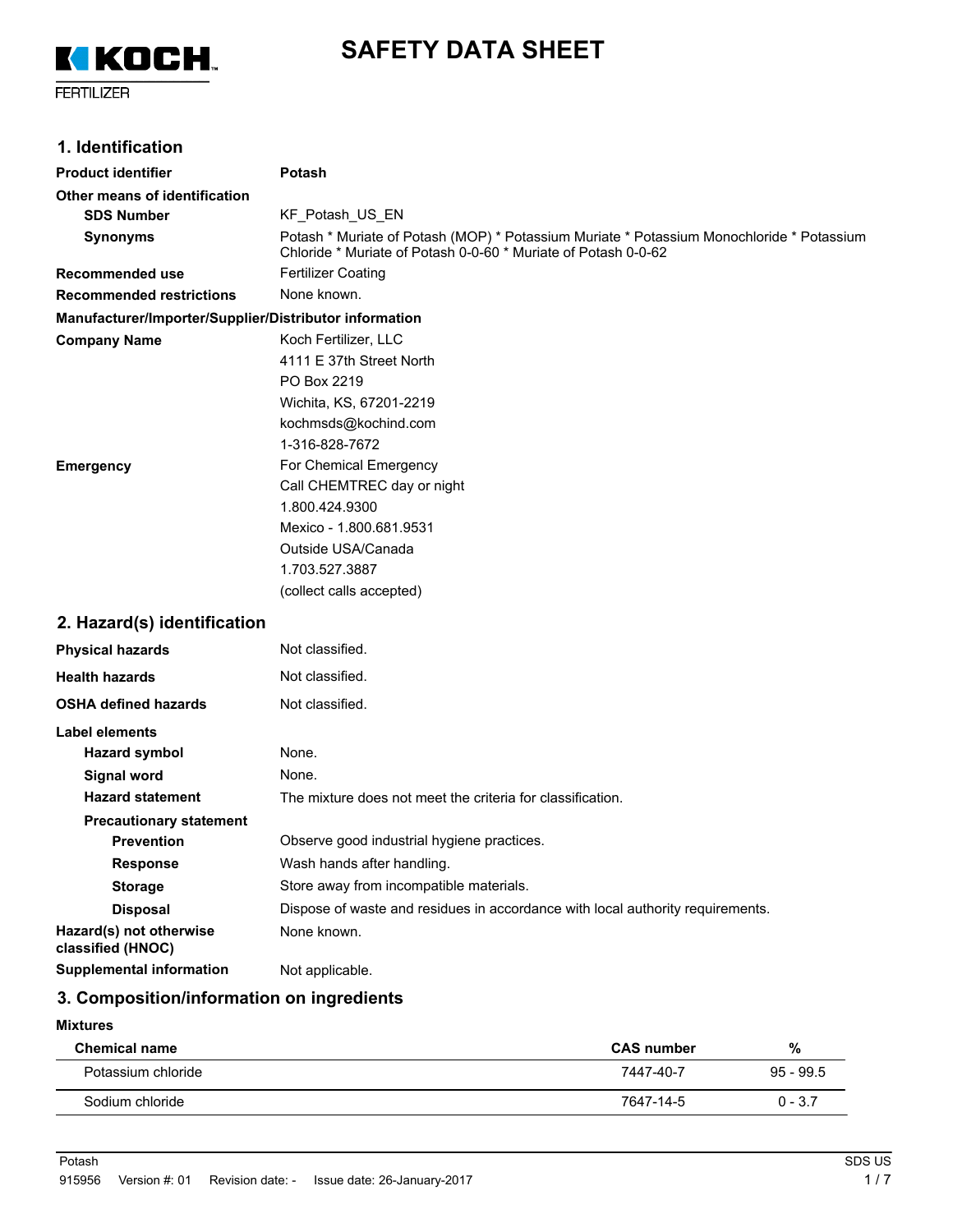| <b>Composition comments</b>                                                  | All concentrations are in percent by weight unless ingredient is a gas. Gas concentrations are in<br>percent by volume.                                                                                                                                                                                                                                                                                                 |
|------------------------------------------------------------------------------|-------------------------------------------------------------------------------------------------------------------------------------------------------------------------------------------------------------------------------------------------------------------------------------------------------------------------------------------------------------------------------------------------------------------------|
|                                                                              | This Safety Data Sheet is not a guarantee of product specification or NPK value(s). NPK content is<br>on specified sales orders, customer invoices, or product specification sheets obtained from<br>supplier.                                                                                                                                                                                                          |
| 4. First-aid measures                                                        |                                                                                                                                                                                                                                                                                                                                                                                                                         |
| <b>Inhalation</b>                                                            | If breathing is difficult, remove to fresh air and keep at rest in a position comfortable for breathing.<br>Call a physician if symptoms develop or persist.                                                                                                                                                                                                                                                            |
| <b>Skin contact</b>                                                          | Wash off with plenty of water. Get medical attention promptly if symptoms persist or occur after<br>washing.                                                                                                                                                                                                                                                                                                            |
| Eye contact                                                                  | Immediately flush eyes with plenty of water for at least 15 minutes. Get medical attention if<br>irritation develops and persists.                                                                                                                                                                                                                                                                                      |
| Ingestion                                                                    | If ingestion of a large amount occurs, call a poison control center immediately. Do not give<br>anything by mouth to an unconscious person. Get medical attention if any discomfort occurs.                                                                                                                                                                                                                             |
| <b>Most important</b><br>symptoms/effects, acute and<br>delayed              | Symptoms include redness, itching and pain.                                                                                                                                                                                                                                                                                                                                                                             |
| Indication of immediate<br>medical attention and special<br>treatment needed | Treat symptomatically.                                                                                                                                                                                                                                                                                                                                                                                                  |
| <b>General information</b>                                                   | Ensure that medical personnel are aware of the material(s) involved, and take precautions to<br>protect themselves.                                                                                                                                                                                                                                                                                                     |
| 5. Fire-fighting measures                                                    |                                                                                                                                                                                                                                                                                                                                                                                                                         |
| Suitable extinguishing media                                                 | The product is non-combustible. Use fire-extinguishing media appropriate for surrounding<br>materials.                                                                                                                                                                                                                                                                                                                  |
| Unsuitable extinguishing<br>media                                            | None known.                                                                                                                                                                                                                                                                                                                                                                                                             |
| Specific hazards arising from<br>the chemical                                | None known.                                                                                                                                                                                                                                                                                                                                                                                                             |
| Special protective equipment<br>and precautions for firefighters             | Selection of respiratory protection for firefighting: follow the general fire precautions indicated in<br>the workplace. Self-contained breathing apparatus, operated in positive pressure mode and full<br>protective clothing must be worn in case of fire.                                                                                                                                                           |
| <b>Fire fighting</b><br>equipment/instructions                               | Use standard firefighting procedures and consider the hazards of other involved materials. Cool<br>material exposed to heat with water spray and remove it if no risk is involved.                                                                                                                                                                                                                                      |
| 6. Accidental release measures                                               |                                                                                                                                                                                                                                                                                                                                                                                                                         |
| Personal precautions,<br>protective equipment and<br>emergency procedures    | Avoid inhalation of dust and contact with skin and eyes. Ensure adequate ventilation. Wear<br>suitable protective clothing. For personal protection, see section 8 of the SDS.                                                                                                                                                                                                                                          |
| <b>Methods and materials for</b><br>containment and cleaning up              | Stop the flow of material, if this is without risk. Prevent entry into waterways, sewer, basements or<br>confined areas. Avoid dust formation. Sweep up or vacuum up spillage and collect in suitable<br>container for disposal. If sweeping of a contaminated area is necessary use a dust suppressant<br>agent which does not react with the product. After removal flush contaminated area thoroughly with<br>water. |
|                                                                              | Never return spills to original containers for re-use.                                                                                                                                                                                                                                                                                                                                                                  |
| <b>Environmental precautions</b>                                             | Prevent further leakage or spillage if safe to do so. Do not contaminate water. Do not allow to enter<br>drains, sewers or watercourses.                                                                                                                                                                                                                                                                                |
| 7. Handling and storage                                                      |                                                                                                                                                                                                                                                                                                                                                                                                                         |
| Precautions for safe handling                                                | Avoid generation and spreading of dust. Avoid inhalation of dust and contact with skin and eyes.<br>Use only with adequate ventilation. Observe good industrial hygiene practices.                                                                                                                                                                                                                                      |
| Conditions for safe storage,<br>including any incompatibilities              | Keep container tightly closed. Store in a cool, dry, well-ventilated place. Store away from<br>incompatible materials.                                                                                                                                                                                                                                                                                                  |
| 8. Exposure controls/personal protection                                     |                                                                                                                                                                                                                                                                                                                                                                                                                         |
| Occupational exposure limite                                                 | No exposure limite noted for incredient(e)                                                                                                                                                                                                                                                                                                                                                                              |

| Occupational exposure limits   | <u>NO exposure limits noted for ingredient(S).</u>         |
|--------------------------------|------------------------------------------------------------|
| <b>Biological limit values</b> | No biological exposure limits noted for the ingredient(s). |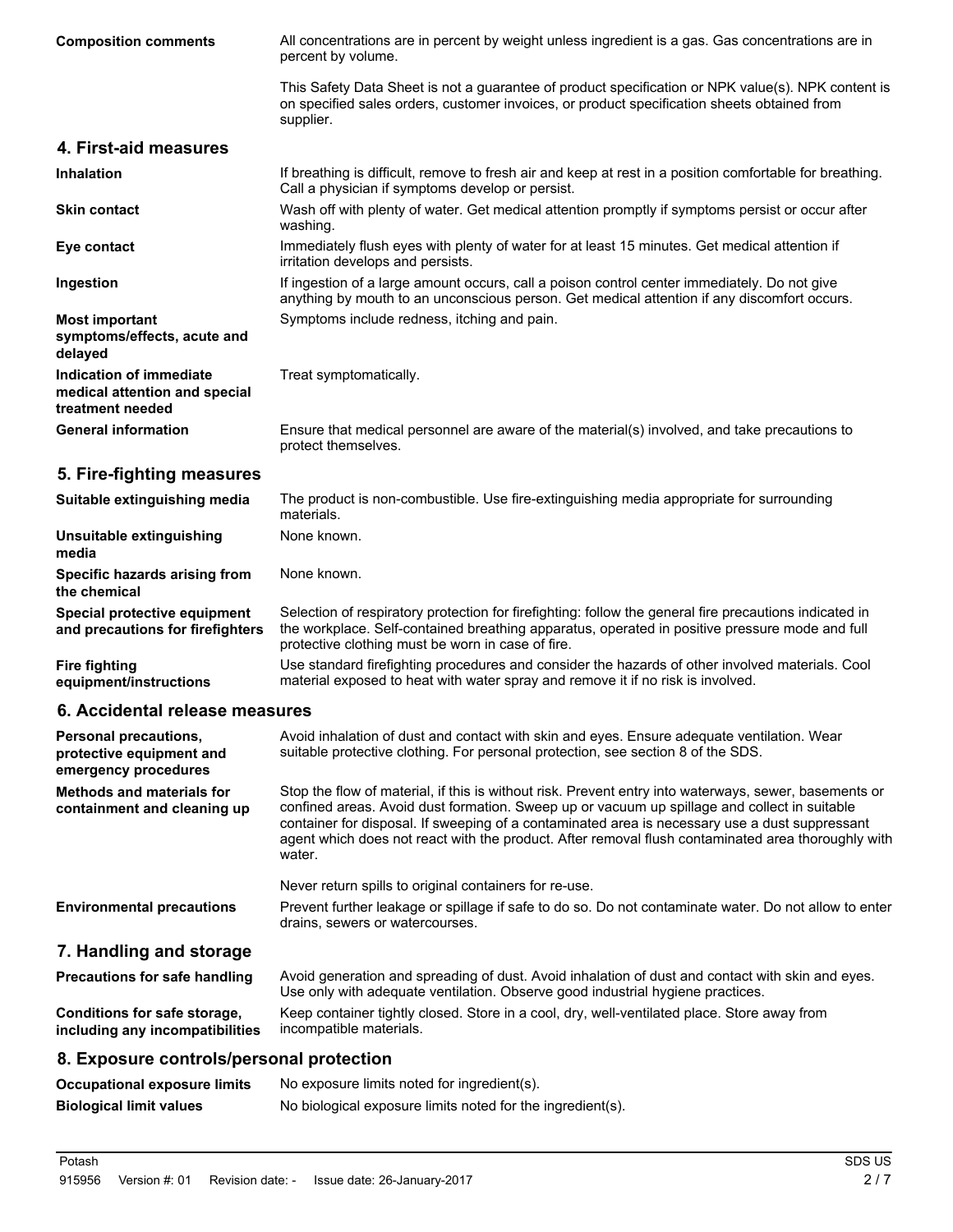| <b>Appropriate engineering</b><br>controls | Provide adequate general and local exhaust ventilation. Observe occupational exposure limits and<br>minimize the risk of inhalation of dust and fumes.                                                                                                                                                                                                                                                                                                                                                                                                                                                                                   |  |
|--------------------------------------------|------------------------------------------------------------------------------------------------------------------------------------------------------------------------------------------------------------------------------------------------------------------------------------------------------------------------------------------------------------------------------------------------------------------------------------------------------------------------------------------------------------------------------------------------------------------------------------------------------------------------------------------|--|
|                                            | Individual protection measures, such as personal protective equipment                                                                                                                                                                                                                                                                                                                                                                                                                                                                                                                                                                    |  |
| <b>Eye/face protection</b>                 | Wear approved safety glasses or goggles.                                                                                                                                                                                                                                                                                                                                                                                                                                                                                                                                                                                                 |  |
| <b>Skin protection</b>                     |                                                                                                                                                                                                                                                                                                                                                                                                                                                                                                                                                                                                                                          |  |
| <b>Hand protection</b>                     | Risk of contact: Wear protective gloves. Suitable gloves can be recommended by the glove<br>supplier.                                                                                                                                                                                                                                                                                                                                                                                                                                                                                                                                    |  |
| <b>Skin protection</b>                     |                                                                                                                                                                                                                                                                                                                                                                                                                                                                                                                                                                                                                                          |  |
| <b>Other</b>                               | No skin protection is ordinarily required under normal conditions of use. In accordance with good<br>industrial hygiene practices, precautions should be taken to avoid skin contact.                                                                                                                                                                                                                                                                                                                                                                                                                                                    |  |
| <b>Respiratory protection</b>              | If engineering controls do not maintain airborne concentrations below recommended exposure<br>limits (where applicable) or to an acceptable level (in countries where exposure limits have not<br>been established), an approved respirator must be worn. Wear air supplied respiratory protection if<br>exposure concentrations are unknown. In case of inadequate ventilation or risk of inhalation of<br>dust, use suitable respiratory equipment with particle filter. In the United States of America, if<br>respirators are used, a program should be instituted to assure compliance with OSHA 29 CFR<br>1910.134 and ANSI Z88.2. |  |
| <b>Thermal hazards</b>                     | Not applicable.                                                                                                                                                                                                                                                                                                                                                                                                                                                                                                                                                                                                                          |  |
| <b>General hygiene</b><br>considerations   | Always observe good personal hygiene measures, such as washing after handling the material<br>and before eating, drinking, and/or smoking. Routinely wash work clothing and protective<br>equipment to remove contaminants. Handle in accordance with good industrial hygiene and safety<br>practice.                                                                                                                                                                                                                                                                                                                                    |  |

# **9. Physical and chemical properties**

| Appearance                                        | Crystalline or granular.   |
|---------------------------------------------------|----------------------------|
| <b>Physical state</b>                             | Solid.                     |
| Form                                              | Solid.                     |
| Color                                             | White to reddish-brown     |
| Odor                                              | None.                      |
| Odor threshold                                    | Not applicable.            |
| рH                                                | 5.4 - 10 (5% solution)     |
| Melting point/freezing point                      | Not available.             |
| Initial boiling point and boiling<br>range        | Not applicable.            |
| <b>Flash point</b>                                | Not applicable.            |
| <b>Evaporation rate</b>                           | Not available.             |
| Flammability (solid, gas)                         | Not available.             |
| Upper/lower flammability or explosive limits      |                            |
| <b>Flammability limit - lower</b><br>(%)          | Not applicable.            |
| <b>Flammability limit - upper</b><br>(%)          | Not applicable.            |
| <b>Vapor pressure</b>                             | Not available.             |
| <b>Vapor density</b>                              | $2.57$ (Air = 1)           |
| <b>Relative density</b>                           | Not available.             |
| Solubility(ies)                                   |                            |
| Solubility (water)                                | $99.5 - 100 %$             |
| <b>Partition coefficient</b><br>(n-octanol/water) | Not available.             |
| <b>Auto-ignition temperature</b>                  | Not available.             |
| <b>Decomposition temperature</b>                  | Not available.             |
| <b>Viscosity</b>                                  | Not available.             |
| Other information                                 |                            |
| <b>Bulk density</b>                               | 64 - 75 lb/ft <sup>3</sup> |
| <b>Explosive properties</b>                       | Not explosive.             |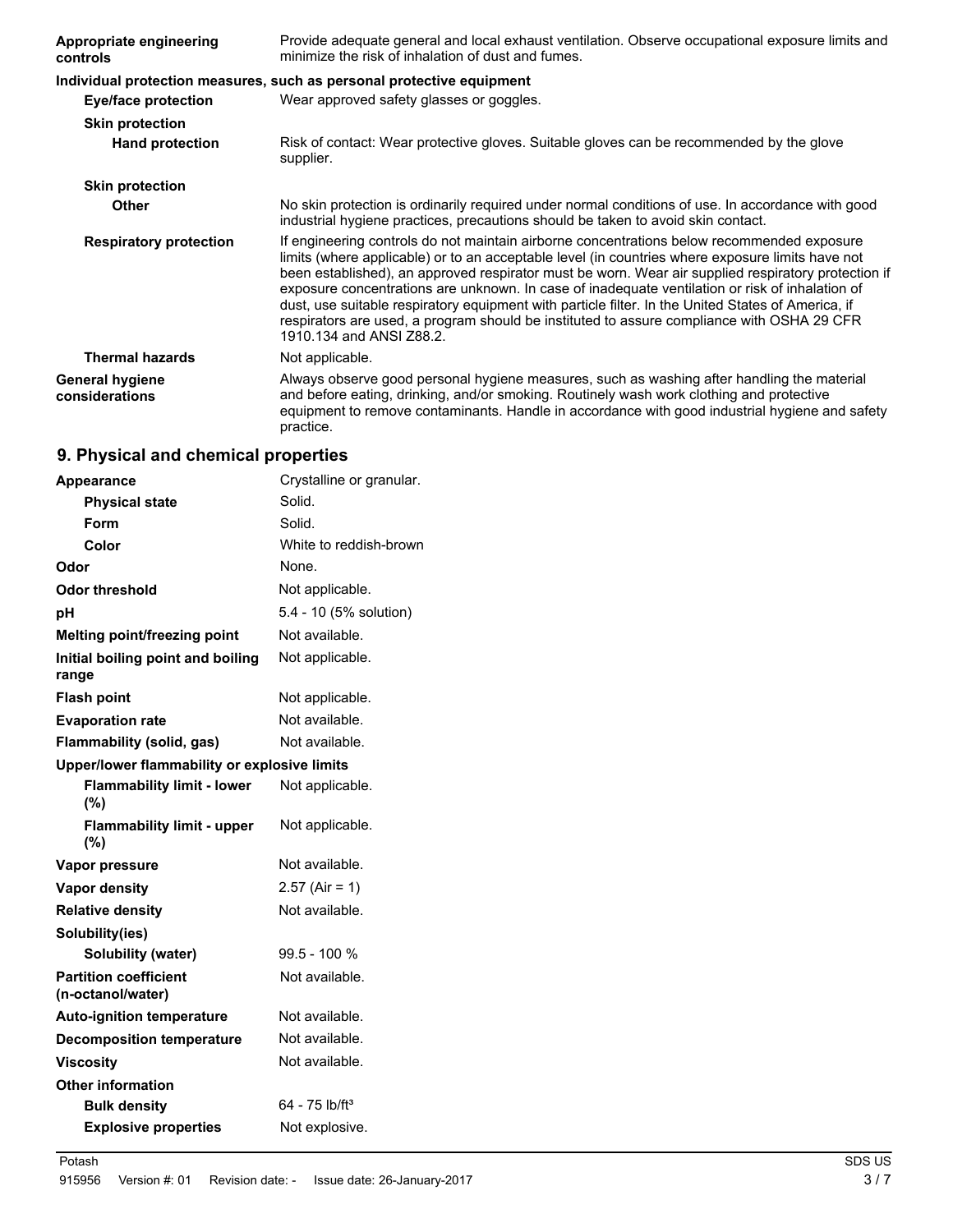**Oxidizing properties** Not oxidizing.

# **10. Stability and reactivity**

| <b>Reactivity</b>                            | The product is stable and non-reactive under normal conditions of use, storage and transport.                               |  |
|----------------------------------------------|-----------------------------------------------------------------------------------------------------------------------------|--|
| <b>Chemical stability</b>                    | Stable at normal conditions. The substance is hygroscopic and will absorb water by contact with<br>the moisture in the air. |  |
| <b>Possibility of hazardous</b><br>reactions | Hazardous polymerization does not occur.                                                                                    |  |
| <b>Conditions to avoid</b>                   | Contact with incompatible materials. (Strong acids, oxidizers, nitric acid and sulfuric acid).                              |  |
| Incompatible materials                       | Strong acids. Oxidizers, nitric acid and sulfuric acid.                                                                     |  |
| <b>Hazardous decomposition</b><br>products   | None known.                                                                                                                 |  |

# **11. Toxicological information**

#### **Information on likely routes of exposure**

| <b>Inhalation</b>                                                                  | Dust may irritate respiratory system.                            |
|------------------------------------------------------------------------------------|------------------------------------------------------------------|
| <b>Skin contact</b>                                                                | Prolonged skin contact may cause irritation.                     |
| Eye contact                                                                        | Dust may irritate the eyes.                                      |
| Ingestion                                                                          | Ingestion may cause irritation and malaise.                      |
| Symptoms related to the<br>physical, chemical and<br>toxicological characteristics | Symptoms include itching, burning, redness, and tearing of eyes. |

#### **Information on toxicological effects**

| <b>Acute toxicity</b>                | May cause discomfort if swallowed.                                              |                      |
|--------------------------------------|---------------------------------------------------------------------------------|----------------------|
| <b>Components</b>                    | <b>Species</b>                                                                  | <b>Test Results</b>  |
| Potassium chloride (CAS 7447-40-7)   |                                                                                 |                      |
| <b>Acute</b>                         |                                                                                 |                      |
| Oral                                 |                                                                                 |                      |
| LD50                                 | Rat                                                                             | 3020 mg/kg           |
| Sodium chloride (CAS 7647-14-5)      |                                                                                 |                      |
| <b>Acute</b>                         |                                                                                 |                      |
| <b>Dermal</b>                        |                                                                                 |                      |
| LD50                                 | Rabbit                                                                          | > 10000 mg/kg        |
| <b>Inhalation</b>                    |                                                                                 |                      |
| Aerosol                              |                                                                                 |                      |
| <b>LC50</b>                          | Rat                                                                             | $> 42$ mg/l, 1 Hours |
| Oral                                 |                                                                                 |                      |
| LD50                                 | Rat                                                                             | 3550 mg/kg           |
| <b>Skin corrosion/irritation</b>     | May cause irritation through mechanical abrasion.                               |                      |
| Serious eye damage/eye<br>irritation | May cause irritation through mechanical abrasion.                               |                      |
| Respiratory or skin sensitization    |                                                                                 |                      |
| <b>Respiratory sensitization</b>     | No data available.                                                              |                      |
| <b>Skin sensitization</b>            | No data available.                                                              |                      |
| Germ cell mutagenicity               | No data available.                                                              |                      |
| Carcinogenicity                      | This product is not considered to be a carcinogen by IARC, ACGIH, NTP, or OSHA. |                      |
|                                      | IARC Monographs. Overall Evaluation of Carcinogenicity                          |                      |
| Not listed.                          |                                                                                 |                      |
| <b>NTP Report on Carcinogens</b>     |                                                                                 |                      |
| Not listed.                          |                                                                                 |                      |
| Not regulated.                       | OSHA Specifically Regulated Substances (29 CFR 1910.1001-1050)                  |                      |
| <b>Reproductive toxicity</b>         | No data available.                                                              |                      |
|                                      |                                                                                 |                      |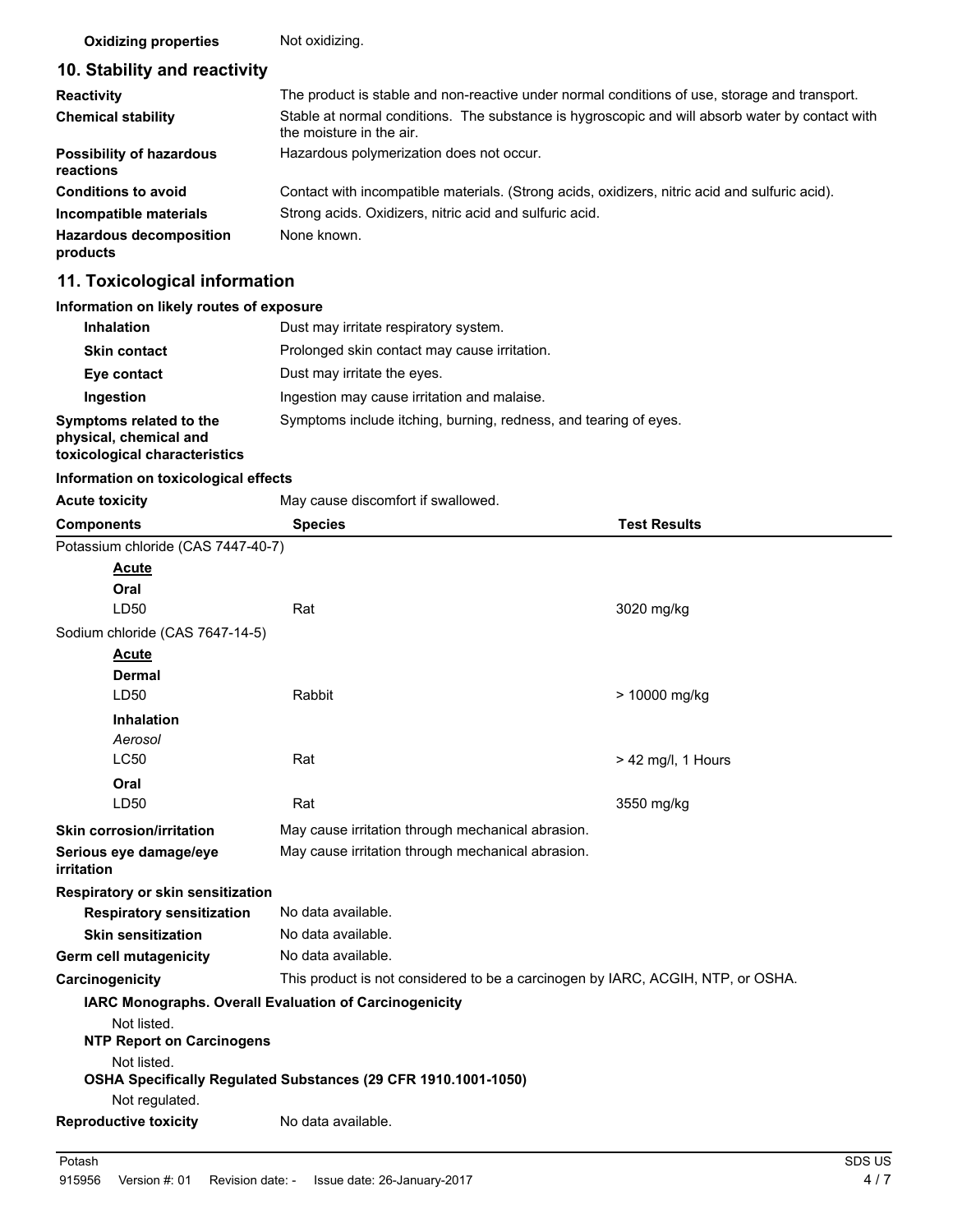| Specific target organ toxicity -<br>single exposure   | No data available.                                      |
|-------------------------------------------------------|---------------------------------------------------------|
| Specific target organ toxicity -<br>repeated exposure | No data available.                                      |
| <b>Aspiration hazard</b>                              | Not available.                                          |
| <b>Chronic effects</b>                                | Prolonged exposure may cause chronic effects.           |
| <b>Further information</b>                            | No other specific acute or chronic health impact noted. |

#### **12. Ecological information**

**Ecotoxicity**

The product is not classified as environmentally hazardous. However, this does not exclude the possibility that large or frequent spills can have a harmful or damaging effect on the environment.

| <b>Components</b>                  |                    | <b>Species</b>                                             | <b>Test Results</b>          |
|------------------------------------|--------------------|------------------------------------------------------------|------------------------------|
| Potassium chloride (CAS 7447-40-7) |                    |                                                            |                              |
| <b>Aquatic</b>                     |                    |                                                            |                              |
| Crustacea                          | EC50               | Water flea (Daphnia magna)                                 | 149 mg/l, 48 hours           |
| Fish                               | LC50               | Western mosquitofish (Gambusia affinis) 435 mg/l, 96 hours |                              |
| Sodium chloride (CAS 7647-14-5)    |                    |                                                            |                              |
| <b>Aquatic</b>                     |                    |                                                            |                              |
| Crustacea                          | EC50               | Water flea (Daphnia magna)                                 | 340.7 - 469.2 mg/l, 48 hours |
| Fish                               | <b>LC50</b>        | Bluegill (Lepomis macrochirus)                             | 1294.6 mg/l, 96 hours        |
| Persistence and degradability      |                    | No data is available on the degradability of this product. |                              |
| <b>Bioaccumulative potential</b>   |                    | Not expected to bioconcentrate or bioaccumulate.           |                              |
| Mobility in soil                   |                    | This product is water soluble and may disperse in soil.    |                              |
| Other adverse effects              | No data available. |                                                            |                              |

#### **13. Disposal considerations**

| <b>Disposal instructions</b>             | Do not allow this material to drain into sewers/water supplies. Dispose in accordance with all<br>applicable regulations.                                                                     |
|------------------------------------------|-----------------------------------------------------------------------------------------------------------------------------------------------------------------------------------------------|
| Hazardous waste code                     | The waste code should be assigned in discussion between the user, the producer and the waste<br>disposal company.                                                                             |
| Waste from residues / unused<br>products | Disposal recommendations are based on material as supplied. Disposal must be in accordance<br>with current applicable laws and regulations, and material characteristics at time of disposal. |
| Contaminated packaging                   | Since emptied containers may retain product residue, follow label warnings even after container is<br>emptied.                                                                                |

#### **14. Transport information**

#### **DOT**

Not regulated as dangerous goods.

# **IATA**

Not regulated as dangerous goods.

#### **IMDG**

Not regulated as dangerous goods.

**Transport in bulk according to** Not applicable. **Annex II of MARPOL 73/78 and the IBC Code**

# **15. Regulatory information**

**US federal regulations**

This product is not known to be a "Hazardous Chemical" as defined by the OSHA Hazard Communication Standard, 29 CFR 1910.1200.

#### **TSCA Section 12(b) Export Notification (40 CFR 707, Subpt. D)**

Not regulated.

**OSHA Specifically Regulated Substances (29 CFR 1910.1001-1050)**

Not regulated.

#### **CERCLA Hazardous Substance List (40 CFR 302.4)**

Not listed.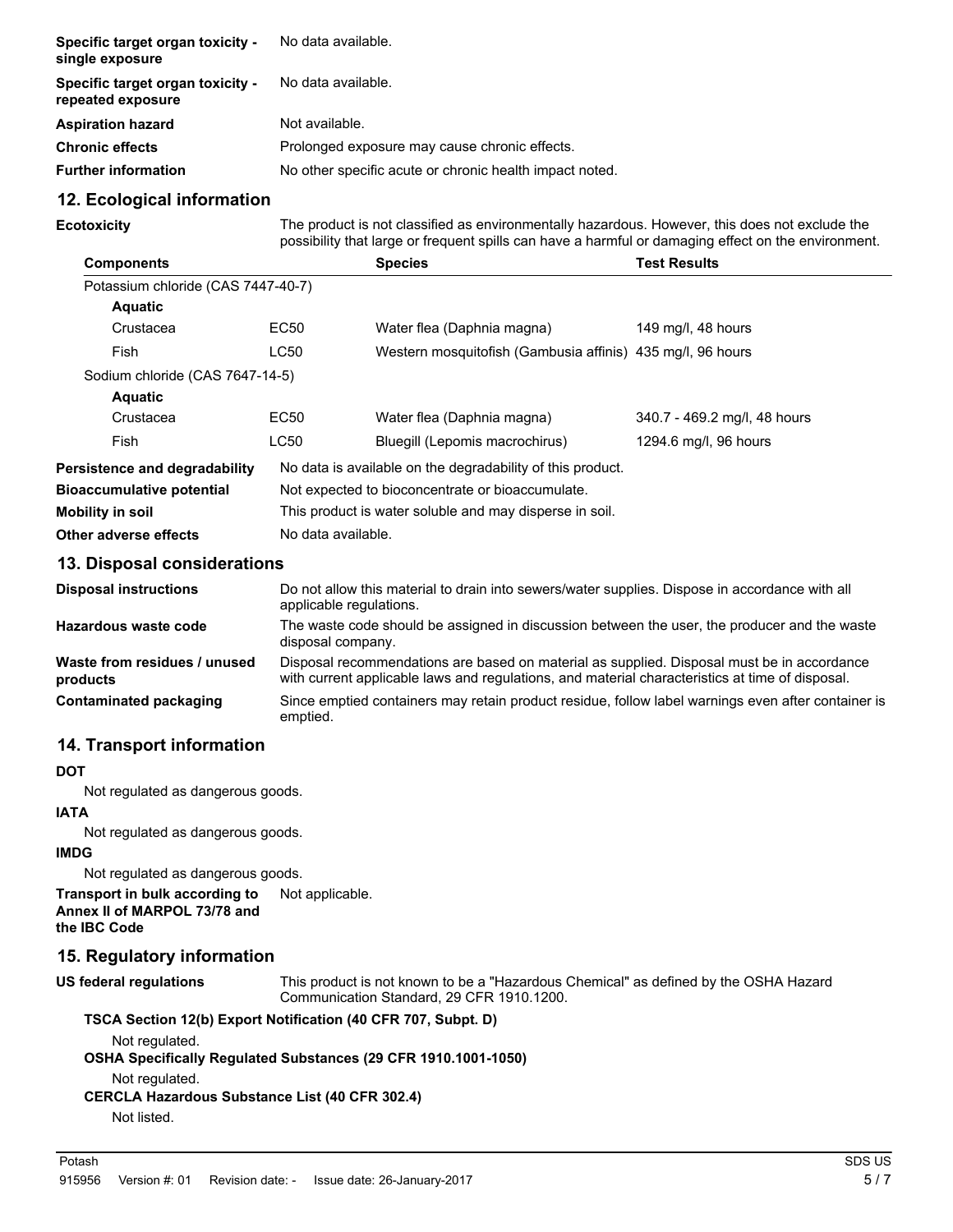|                                                                      | Superfund Amendments and Reauthorization Act of 1986 (SARA)                                                                             |                        |
|----------------------------------------------------------------------|-----------------------------------------------------------------------------------------------------------------------------------------|------------------------|
| <b>Hazard categories</b>                                             | Immediate Hazard - No<br>Delayed Hazard - No<br>Fire Hazard - No<br>Pressure Hazard - No<br>Reactivity Hazard - No                      |                        |
| SARA 302 Extremely hazardous substance                               |                                                                                                                                         |                        |
| Not listed.                                                          |                                                                                                                                         |                        |
| SARA 311/312 Hazardous<br>chemical                                   | No                                                                                                                                      |                        |
| SARA 313 (TRI reporting)<br>Not regulated.                           |                                                                                                                                         |                        |
| <b>Other federal regulations</b>                                     |                                                                                                                                         |                        |
|                                                                      | Clean Air Act (CAA) Section 112 Hazardous Air Pollutants (HAPs) List                                                                    |                        |
| Not regulated.                                                       | Clean Air Act (CAA) Section 112(r) Accidental Release Prevention (40 CFR 68.130)                                                        |                        |
| Not regulated.                                                       |                                                                                                                                         |                        |
| <b>Safe Drinking Water Act</b><br>(SDWA)                             | Not regulated.                                                                                                                          |                        |
| <b>US state regulations</b>                                          | This product does not contain a chemical known to the State of California to cause cancer, birth<br>defects or other reproductive harm. |                        |
| US. Massachusetts RTK - Substance List                               |                                                                                                                                         |                        |
| Not regulated.                                                       | US. New Jersey Worker and Community Right-to-Know Act                                                                                   |                        |
| Not listed.<br>Not listed.<br>US. Rhode Island RTK<br>Not regulated. | US. Pennsylvania Worker and Community Right-to-Know Law                                                                                 |                        |
| <b>International Inventories</b>                                     |                                                                                                                                         |                        |
| Country(s) or region                                                 | Inventory name                                                                                                                          | On inventory (yes/no)* |
| Canada                                                               | Domestic Substances List (DSL)                                                                                                          | Yes                    |
| Canada                                                               | Non-Domestic Substances List (NDSL)                                                                                                     | No                     |
| United States & Puerto Rico                                          | Toxic Substances Control Act (TSCA) Inventory                                                                                           | Yes                    |

\*A "Yes" indicates this product complies with the inventory requirements administered by the governing country(s).

A "No" indicates that one or more components of the product are not listed or exempt from listing on the inventory administered by the governing country(s).

# **16. Other information, including date of preparation or last revision**

**1 0 0**

| <b>Issue date</b>               | 26-January-2017                                                       |  |
|---------------------------------|-----------------------------------------------------------------------|--|
| <b>Revision date</b>            |                                                                       |  |
| <b>Version#</b>                 | 01                                                                    |  |
| <b>Further information</b>      | HMIS <sup>®</sup> is a registered trade and service mark of the NPCA. |  |
| <b>HMIS<sup>®</sup></b> ratings | Health: 1<br>Flammability: 0<br>Physical hazard: 0                    |  |
| $NFD\Delta$ ratings             |                                                                       |  |

**NFPA ratings**